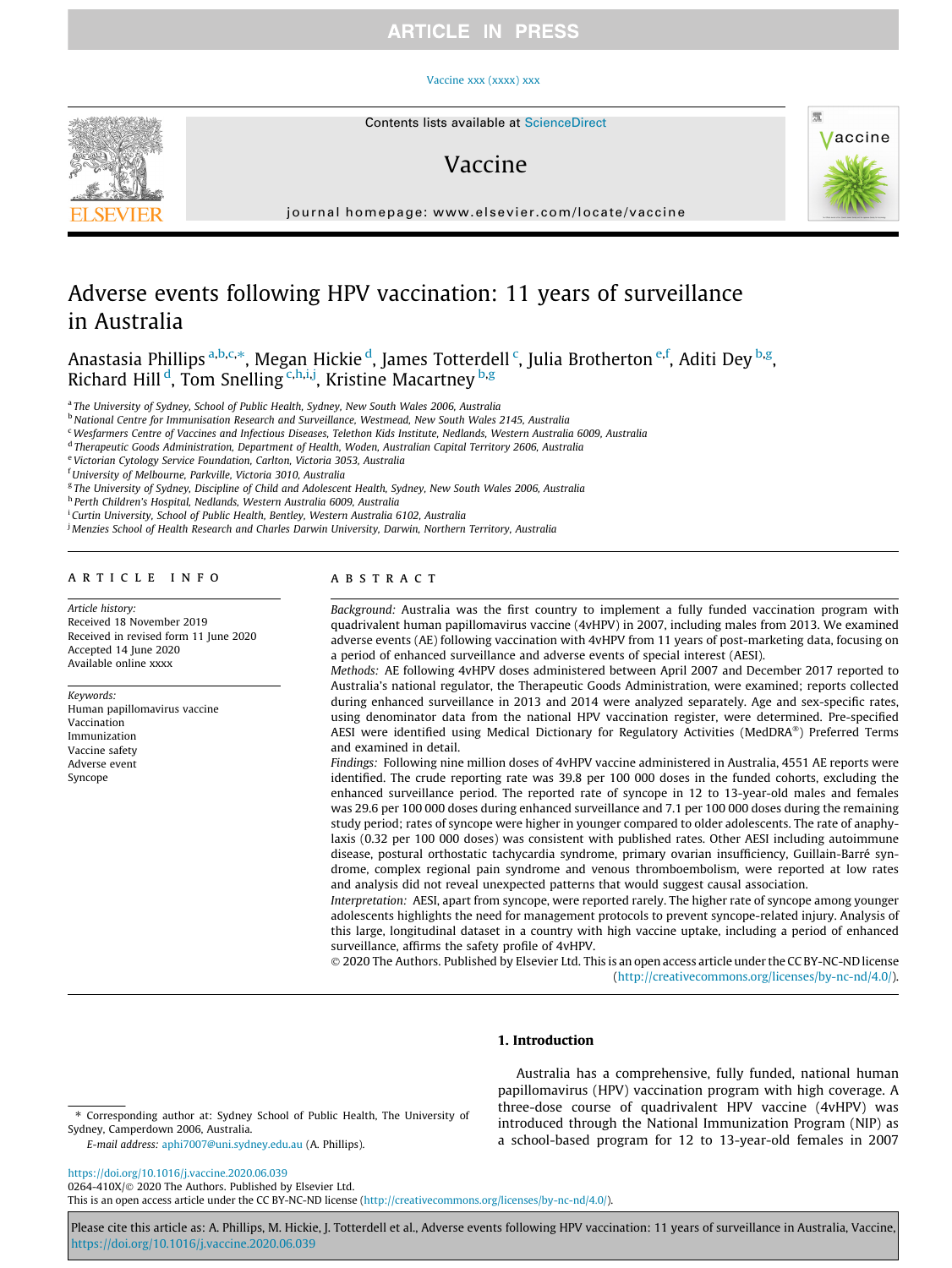<span id="page-1-0"></span>2 **A. Phillips et al. / Vaccine xxx (xxxx) xxx** 

and males in 2013, with catch-up programs for other age groups [\[1\]](#page-7-0).

HPV vaccination primarily aims to protect against cervical, anogenital and oropharyngeal cancers, and high-grade cervical lesions related to HPV infection [\[2\].](#page-7-0) Australia has been a world leader in demonstrating early program impacts, including declines in HPV prevalence, high grade cervical lesions and genital warts, as well as herd immunity effects, such as a decline in genital wart incidence in heterosexual males prior to the inclusion of males under the NIP  $\left[3\right]$ . Globally, HPV vaccine programs have been uniquely affected by concerns and issues related to vaccine safety that have negatively impacted upon vaccine uptake  $[4,5]$ . Although questions around safety have arisen in Australia, particularly in the early years of the program, relatively high uptake has been sustained with 80.2% three dose coverage among females and 75.9% among males in 2017, measured at 15 years of age [\[6\]](#page-7-0).

HPV vaccine safety has been evaluated in pre-licensure clinical trials, post-marketing surveillance systems and observational studies worldwide [\[7,8\]](#page-7-0). While possible signals for an association of HPV vaccine with Guillain-Barré syndrome (GBS) [\[9,10\]](#page-7-0) and venous thromboembolism (VTE) [\[11\]](#page-7-0) were previously identified, these were excluded in subsequent observational studies [\[12–](#page-7-0) [19\]](#page-7-0). Associations of HPV vaccine with other specific conditions and syndromes, including postural orthostatic tachycardia syndrome (POTS), chronic fatigue syndrome (which overlaps with POTS), complex regional pain syndrome (CRPS) and primary ovarian insufficiency (POI) have been the subject of case reports and media interest [\[7\]](#page-7-0). While observational studies and expert reviews have not supported causal associations [\[20–24\]](#page-7-0) these continue to be proposed. Only syncope has been consistently associated with HPV vaccination  $[25]$  and is known to be associated with vaccination more generally [\[26\].](#page-7-0) While generally benign and categorized as an immunization anxiety-related reaction [\[27\]](#page-7-0) (rather than related to vaccine constituents), syncope following vaccination carries the risk of harm from syncope-related injury.

The initial safety concerns which arose following the introduction of the HPV vaccination program for females in Australia included a potential signal for anaphylaxis [\[28\]](#page-7-0) and a series of reports of demyelinating syndromes [\[29\]](#page-7-0). In Australia, spontaneous reports of adverse events (AE) following vaccination are made to the national regulator of vaccines and other therapeutic goods, the Therapeutic Goods Administration (TGA). A Gardasil Expert Panel, established by the TGA, found that the incidence of demyelinating disorders following HPV vaccination was no higher than expected by chance, and that the rate of anaphylaxis was similar to that for other vaccines  $[30]$ . A high rate of syncope  $[31]$  was reported as an early concern but later found to be consistent with expected rates [\[32\]](#page-7-0).

Following these evaluations, and as one of the first countries to implement a fully funded male program, a period of enhanced surveillance was implemented prospectively under the vaccine safety plan for introduction of the male program. Specifically, school-based AE surveillance was strengthened during 2013 and 2014 by: a) ensuring school immunization nurses recorded data on all AE occurring at the time of, or shortly after, vaccination (typically notified in the first four hours while immunization teams were still onsite at schools); b) a focus on collecting data on four pre-specified significant acute AEs: 1) anaphylaxis; 2) loss of consciousness (including syncope); 3) generalized allergic reaction and; 4) any condition requiring emergency department presentation or hospitalization  $[33]$ . During this period there was also more frequent analysis and reporting of data, intended to closely monitor safety in the new cohort (males) and compare it with females.

Safety surveillance data is now available for a large cohort of Australian adolescents over 11 years, including five years of data for males. Over this period, 4vHPV accounted for 99.9% of doses.

We analyzed AE following 4vHPV doses administered between April 2007 and December 2017, focusing on determining age and sex-specific reporting rates, analyzing the impact of enhanced surveillance, and examining adverse events of special interest (AESI).

## 2. Methods

## 2.1. Study population and surveillance system characteristics

Australia has a population of approximately 25 million with over nine million doses of HPV vaccine administered between 2007 and 2017, according to the National HPV Vaccination Program Register (NHVPR). The HPV vaccine eligible population changed over the study period (Table 1). The majority of doses were given through the school-based vaccination program (94% for males, 69% for females overall and 92% for females once early community catch-up programs ceased).

Anyone can report a suspected AE to the TGA, including immunization providers, consumers, parents and pharmaceutical companies (Australian sponsors). In most jurisdictions (comprising eight states and territories) with responsibility for administering school-based vaccination programs, AE reporting is a statutory obligation for healthcare providers and predominantly occurs via state and territory vaccine safety surveillance mechanisms [\[34\].](#page-7-0) Reporters are requested to provide patient identifiers including date of birth or age, details of the product involved and the suspected adverse event, including dates. The reporter is also able to provide contact details, if consent is provided, to enable communication to seek additional information, if required. Reports are coded by the TGA on initial receipt based on the information provided in the report, using the internationally recognized Medical Dictionary for Regulatory Activities (MedDRA®) standardized terms, including Preferred Terms [\[35\].](#page-7-0) AE reports are stored within the TGA's Adverse Events Management Systems (AEMS) database.

Australian sponsors are required to apply seriousness coding to ensure legislated requirements are met. Other reports are coded (typically on initial receipt) as 'serious' based on criteria similar to the World Health Organization definition [\[27\]](#page-7-0) and available information, where any of the following outcomes are documented: death; inpatient hospitalization or prolongation of existing hospitalization; persistent or significant disability; lifethreatening; or congenital anomaly/birth defect. Any medical event that requires intervention to prevent one of these outcomes (a medically important event or reaction) may also be considered as serious. The TGA identifies and reviews medically important cases, which are flagged for review by a TGA medical officer. Where there is insufficient information for a serious AE report to be assessed, the TGA requests follow up information from the reporter with assistance from the relevant state or territory health department, including medical record information where required; however, this may not always be obtained.

We analyzed AEs within the TGA AEMS database following 4vHPV vaccine doses administered between 1 April 2007 and 31

Table 1

Nationally funded quadrivalent human papillomavirus (4vHPV) vaccination cohorts in Australia, 2007 to 2017.

| Program delivery type | Age group      | Year of program delivery |
|-----------------------|----------------|--------------------------|
| Primary program       |                |                          |
| Female                | 12 to 13-years | 2007 to 2017             |
| Male                  | 12 to 13-years | 2013 to 2017             |
| Catch-up program      |                |                          |
| Female                | 14 to 26-years | 2007 to 2009             |
| Male                  | 14 to 15-years | 2013 to 2014             |
|                       |                |                          |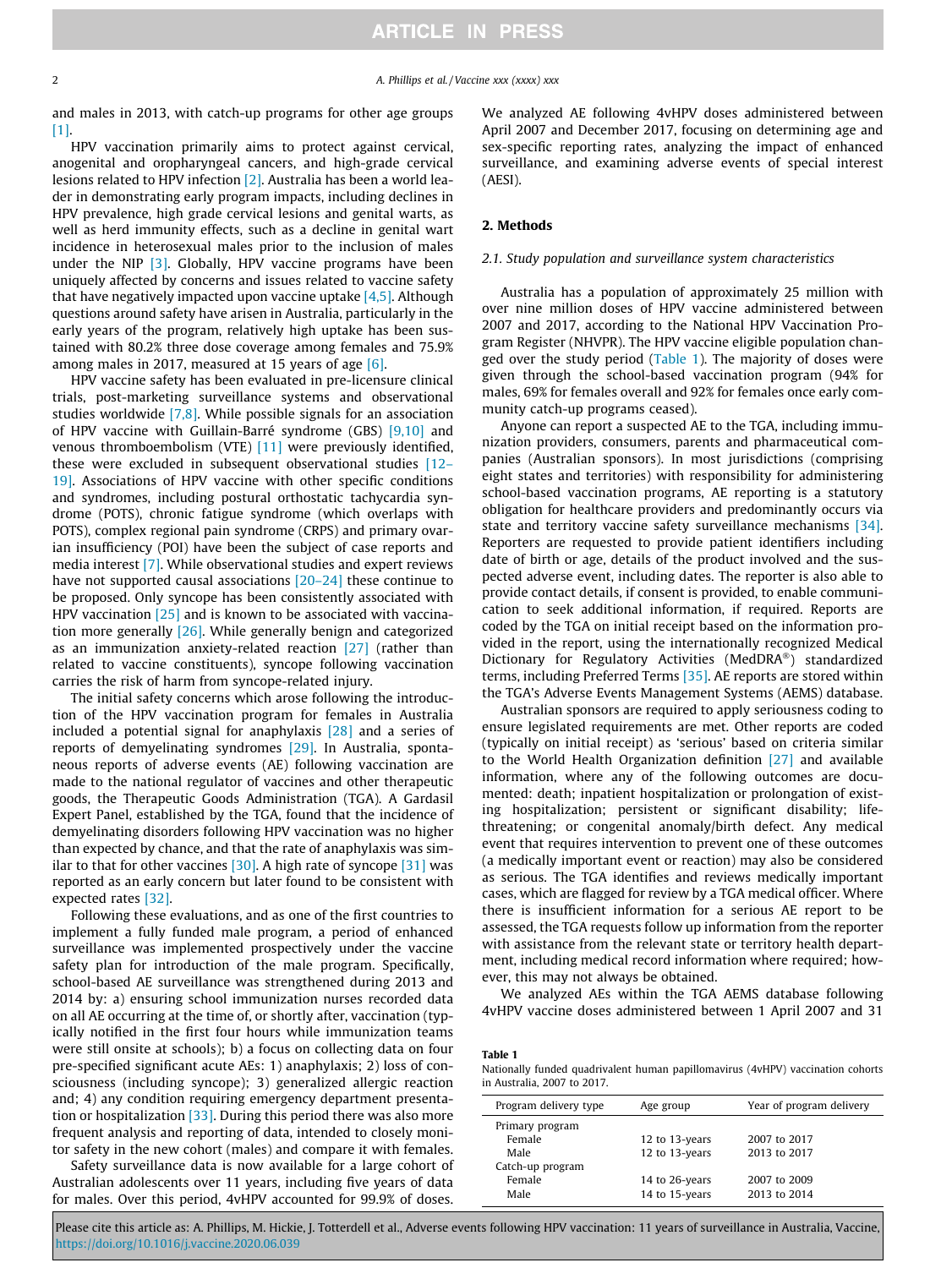## A. Phillips et al. / Vaccine xxx (xxxx) xxx 3

<span id="page-2-0"></span>December 2017 for females, and between 1 February 2013 and 31 December 2017 for males, and reported by March 2018, to allow for reporting lag. Reports following nonavalent (9vHPV) or bivalent (2vHPV) HPV vaccine were excluded. The nonavalent vaccine was not available until 1 January 2018 after which it was added to the NIP, replacing 4vHPV vaccine. The bivalent vaccine was not supplied under the NIP and thus only administered to a small number of women within primary care over the study period; where no vaccine type was specified, reports were included and presumed to be 4vHPV. Reports following vaccination during pregnancy were identified using methods described previously [\[36\].](#page-7-0)

For reports that were missing vaccination date, the date of reaction onset was used (the median lag time between vaccination date and reaction onset date was 0 days in this cohort). Where the reaction onset date was missing, the vaccination date was replaced with the date the report was received minus 15 days (the median lag time from vaccination to report in this cohort). Vaccination date was only used to determine annual rates and changes in rates over time. For description of individual AESI, additional free text data and medical record information, where available, was used to review time between vaccination and reaction onset. Where multiple 4vHPV doses were recorded within one report, the date of latest vaccination was used.

This study was approved by the Sydney Children's Hospital Network Human Research Ethics Committee (reference LNR/18/ SCHN/440).

## 2.2. Descriptive analysis

AE reports were described for males and females by age group, reporter type, concomitant vaccination and seriousness code. We identified the top 10 most commonly reported MedDRA Preferred Terms by sex. Crude AE reporting rates per 100 000 doses administered were calculated across the entire program with age and sex-specific adverse event rates calculated for the NIP cohorts ([Table 1\)](#page-1-0). Rates for females and males in the primary target cohort were analyzed separately during the enhanced surveillance period. Doses administered by vaccine type, age, sex and time period were obtained from the NHVPR.

## 2.3. Adverse events of special interest (AESI)

AESI were determined by review of the literature [\[7,8,26\]](#page-7-0) and from recent analyses of the United States (US) Vaccine Adverse Events Reporting System (VAERS) [\[37\]](#page-7-0). The following conditions were selected: syncope, venous thromboembolism (VTE), anaphylaxis, autoimmune disease (AID), postural orthostatic tachycardia syndrome (POTS), complex regional pain syndrome (CRPS) and Guillain-Barré syndrome (GBS). To allow comparison with international data, MedDRA Preferred Terms were selected as described previously in VAERS analyses [\[37\]](#page-7-0) ([Appendix 1\)](#page-0-0) with the exception of GBS, where the term 'chronic inflammatory demyelinating polyradiculoneuropathy' (CIDP) was added (CIPD is considered a chronic form of GBS)  $[38]$ . These MedDRA terms were used as a sensitive search for potentially relevant cases, which were then further reviewed to determine whether cases met published criteria for the specific condition, where information was available. Case details were obtained from the TGA for all AESI except syncope. TGA case details included those obtained during investigation of the AE, which may include follow up information from the reporting source, medical record information and findings of any relevant expert panel. Reports of anaphylaxis, but not other AESI, were routinely classified according to Brighton Collaboration criteria by the TGA based on available data. [\[39\]](#page-7-0) Reports were described by dose number where documented; there was no information on whether individuals received subsequent doses.

Signal detection methods were not applied in this retrospective analysis; signal detection is undertaken continuously and prospectively by the TGA using the provisional reporting ratio (PRR) and other methods.

## 3. Results

For 4vHPV doses given between 1 April 2007 and 31 December 2017, the TGA received 4556 adverse event reports up to 31 March 2018. Five reports for males were excluded from the main analysis (three for males vaccinated prior to the 2013 NIP expansion and two for male infants whose mothers were vaccinated) leaving 4551 adverse event reports.

Most reports were for the primary NIP funded cohort (12 to 13 year-old males and females) and the most common reporters were the respective state and territory health departments, reflecting established pathways for reporting to the TGA [\(Table 2](#page-3-0)). The most commonly reported MedDRA Preferred Terms were similar among males and females with headache and syncope the most common ([Table 3\)](#page-3-0).

Most reports (92.2%) were not coded as serious by the TGA ([Table 2](#page-3-0)). Of the 354 that were coded as serious all were assessed by the TGA as meeting at least one criterion of the WHO definition for a serious AE; most  $(n = 224)$  were coded as serious due to the criterion 'caused or prolonged hospitalization'. The proportion of reports coded as serious changed over the study period with the highest proportion for females in 2009 (13.9%) and 2017 (13.2%) and the lowest proportion during the enhanced surveillance period (3.9% for females and 2.7% for males) (data not shown). The top 10 preferred terms were similar when limiting to reports coded as serious; injection site reaction was not one of the top 10 preferred terms for reports coded as serious.

## 3.1. Adverse event reporting rates in target cohorts

Between 1 April 2007 and 31 December 2017, almost 9.4 million doses of 4vHPV vaccine were recorded by the NHVPR in Australia, with an overall AE reporting rate of 48.5 per 100 000 doses administered across all age groups and 3.8 reports per 100 000 doses coded as serious.

One-hundred and two reports had either missing age, sex or both and were not included in age- and sex- specific AE rates. Vaccination date was missing in five per cent of cases  $(n = 243)$ and was substituted with reaction onset date for calculation of annual rates.

Excluding the enhanced surveillance period (2013–2014), the reporting rate among primary and catch-up NIP cohorts ([Table 1\)](#page-1-0) was 39.8 per 100 000 doses, compared to 72.3 during enhanced surveillance, where AE reporting rates were higher overall as compared with other time periods. During this enhanced surveillance period, the rate was notably lower among older males (14 to 15 years) compared to younger (12 to 13 years) males and females (39.1 compared to 88.4 per 100 000 doses) [\(Fig. 1,](#page-3-0) [Appendix 2](#page-1-0)). Following the conclusion of enhanced surveillance, reporting rates for females 12 to 13 years of age were maintained at slightly higher levels than before 2013.

## 3.2. Pregnancy reports

Thirteen of the 4556 reports (including 3221 females and two reports for infant males), were identified as occurring during or following pregnancy. Four of the 13 reports identified spontaneous abortion and one was a report of preterm labor.

There were four reports of vaccination in pregnancy that specified AE as being various infant congenital anomalies. Three of these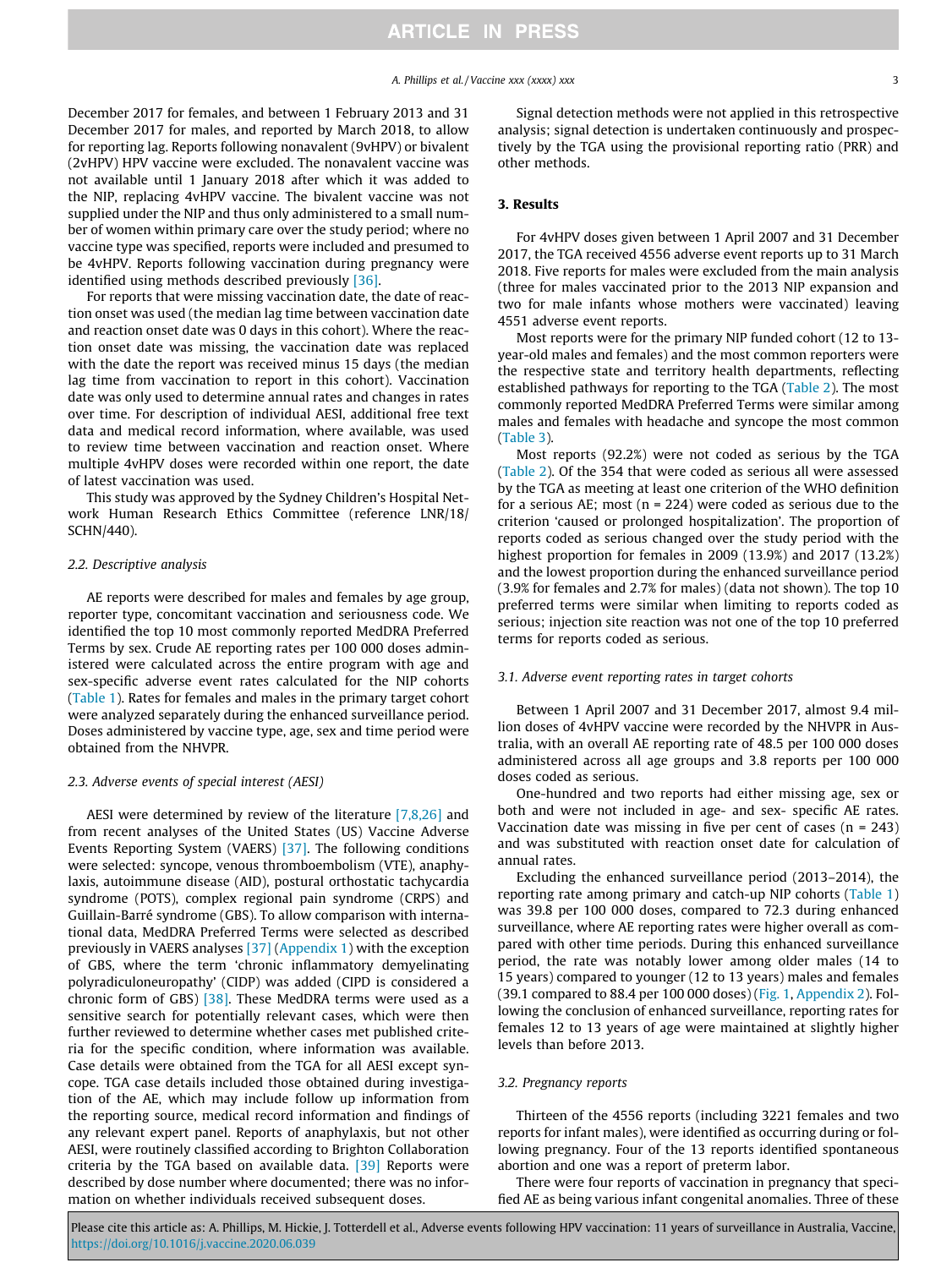#### <span id="page-3-0"></span>4 **A. Phillips et al. / Vaccine xxx (xxxx) xxx**

#### Table 2

Summary of adverse event reports to the Australian Therapeutic Goods Administration (TGA) for males and females following quadrivalent human papillomavirus vaccine (4vHPV) given to females (2007 to 2017) and males (2013 to 2017).

|                                     | Female $n$ $(\%)$ | Male $n$ $(\%)$ | Unknown $n$ $(\%)$ | Total $n$ $(\%)$ |
|-------------------------------------|-------------------|-----------------|--------------------|------------------|
| Total reports                       | 3221 (70.8)       | 1298 (28.5)     | 32(0.7)            | 4551             |
| Coded as serious                    | 295(9.2)          | 54(4.2)         | 5(15.6)            | 354 (7.8)        |
| 4vHPV only                          | 2167 (67.3)       | 604 (46.5)      | 22(68.8)           | 2793 (61.4)      |
| Reporter type                       |                   |                 |                    |                  |
| Health Professional                 | 447 (13.9)        | 53 $(4.1)$      | 6(18.8)            | 506(11.1)        |
| Patient/Consumer                    | 180(5.6)          | 38(2.9)         | 2(6.2)             | 220(4.8)         |
| Sponsor                             | 106(3.3)          | 1(0.1)          | 8(25.0)            | 115(2.5)         |
| State/Territory surveillance system | 2488 (77.2)       | 1206 (92.9)     | 16(50.0)           | 3710 (81.5)      |
| Age group (years)                   |                   |                 |                    |                  |
| Under 12 years                      | 99(3,1)           | 39(3.0)         | 3(9.4)             | 141(3.1)         |
| $12-13$ years                       | 1740 (54.0)       | 960 (74.0)      | 7(21.9)            | 2707 (59.5)      |
| $14-17$ years                       | 695 (21.6)        | 277(21.3)       | 5(15.6)            | 977 (21.5)       |
| 18 years and over                   | 627 (19.5)        | 9(0.7)          | 4(12.5)            | 640 (14.1)       |
| Unknown                             | 60 (1.9)          | 13(1.0)         | 13(40.6)           | 86(1.9)          |

#### Table 3

Top 10 Preferred Terms and as a percentage of all MedDRA Preferred Terms for adverse events following quadrivalent human papillomavirus vaccine (4vHPV) reported to the Australian Therapeutic Goods Administration (TGA) for females  $(2007 \text{ to } 2017)$  and males  $(2013 \text{ to } 2017)^3$ .

| Females                 | n(%)      | Males                   | n(%)       |
|-------------------------|-----------|-------------------------|------------|
| Headache                | 550(6.5)  | Syncope                 | 362 (13.8) |
| Syncope                 | 467 (5.5) | Headache                | 188 (7.2)  |
| Nausea                  | 460(5.5)  | Pyrexia                 | 156(6.0)   |
| <b>Dizziness</b>        | 423(5.0)  | Nausea                  | 133(5.1)   |
| Pyrexia                 | 324(3.8)  | Injection site reaction | 120(4.6)   |
| Injection site reaction | 307(3.6)  | <b>Dizziness</b>        | 111(4.2)   |
| Vomiting                | 262(3.1)  | Vomiting                | 108(4.1)   |
| Rash                    | 255(3.0)  | Pre-syncope             | 85(3.2)    |
| Urticaria               | 212(2.5)  | Rash                    | 64 (2.4)   |
| Malaise                 | 210(2.5)  | Urticaria               | 62(2.4)    |

<sup>a</sup> Note that total number of Preferred Terms will not equal total number of AE reports as there may be more than one Preferred Term per report

reports involved individuals who did not yet know they were pregnant when they received the vaccine, and the fourth report did not contain enough narrative detail to determine this information. There was one report of eczema in an infant following administration of 4vHPV to the infant's mother during pregnancy. Other medical conditions were noted among data contained in these reports. No adverse outcomes were reported for the remaining pregnancy reports.

#### 3.3. Adverse events of special interest (AESI)

Of pre-defined AESI, syncope (as a composite measured defined by the MedDRA Preferred Terms 'syncope', 'syncope vasovagal' or 'loss of consciousness' (see [Appendix 1\)](#page-0-0)) was the most commonly reported [\(Table 4\)](#page-4-0). One death was reported with the cause stated as being cervical cancer years following HPV vaccination as an adult; the information provided in the report (which was based on a press article) was insufficient to determine causality.

#### 3.3.1. Syncope

Of 856 AE classified as syncope, 825 were coded with the Med-DRA Preferred Term 'syncope'; 23 were coded as 'loss of consciousness'; and eight were coded with both preferred terms. Preferred Terms that may relate to seizures ('seizure', 'partial seizures', 'generalized tonic-clonic seizure', 'clonic convulsion', 'tonic convulsion' and/or 'tonic clonic movements') were also assigned in a subset of reports coded with 'loss of consciousness' (n = 15) and a small proportion of reports coded as 'syncope' (n = 23). There were 14 reports coded with both 'syncope' and injury (including Preferred Terms 'concussion', 'contusion' and 'head injury') of which 13 were on the same day as vaccination.



\*The serious code should not be considered definitive of the seriousness of the event. It is not necessarily applied based on review of detailed and verified clinical data.



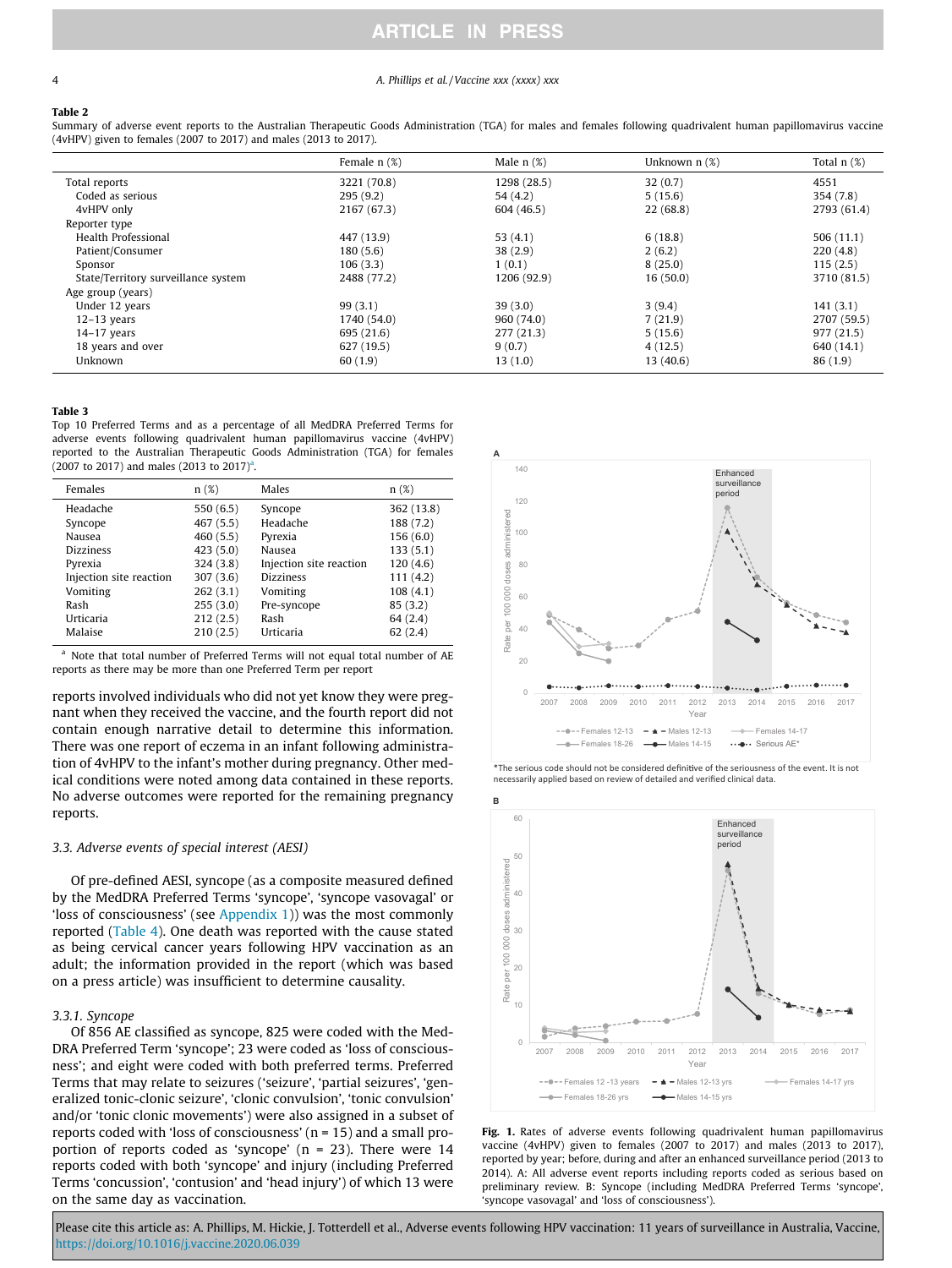#### <span id="page-4-0"></span>Table 4

Number and rate of potential adverse events of special interest (AESI) reported following quadrivalent human papillomavirus vaccine (4vHPV) in females (2007 to 2017) and males (2013 to 2017), in Australia.

| <b>AESI<sup>a</sup></b>                      | N <sub>b</sub> | Rate in overall surveillance<br>period (enhanced<br>surveillance period) $\epsilon$ |
|----------------------------------------------|----------------|-------------------------------------------------------------------------------------|
| Syncope                                      | 856            | 9.11(23.8)                                                                          |
| Anaphylaxis                                  | 30             | 0.32(0.26)                                                                          |
| Guillain-Barre syndrome                      | 5              | 0.05                                                                                |
| Postural orthostatic tachycardia<br>syndrome | 13             | 0.14                                                                                |
| Autoimmune disease                           | 13             | 0.14                                                                                |
| Primary ovarian insufficiency                | 12             | 0.17 <sup>d</sup>                                                                   |
| Complex regional pain syndrome               | 4              | 0.04                                                                                |
| Venous thromboembolism                       | 3              | 0.03                                                                                |

<sup>a</sup> AESI were identified using grouped Preferred Terms as identified in [Appendix 1](#page-0-0) **b** Number of cases based on all those identified using prescribed search terms; not all cases are clinically confirmed, and causality is not assumed.

Rate per 100 000 doses administered in overall surveillance period (2007– 2017); rate during enhanced surveillance period (2013–2014) for AESI that are likely to occur on the day of vaccination (therefore responsive to enhanced surveillance methodology).

Denominator includes female doses administered only ( $DA = 7,014,406$ ).

Over half of syncope cases ( $n = 453$ ) were reported during the enhanced surveillance period. During this period, the rate of reported syncope in the primary target cohort (12 to 13-year-old males and females) was 29.6 per 100 000 doses administered, over four fold higher than the rate during the remaining study period for this same age group (7.1 per 100 000 doses). The rate in 12 to 13-year-old males and females was around three times higher than the rate in 14 to 15-year-old males during the enhanced surveillance period (10.7 per 100 000 doses) [\(Fig. 1](#page-3-0), [Appendix 3\)](#page-2-0). Rates decreased in 2014, following a peak in 2013 (from 47.1 to 13.9 per 100 000 doses in the primary target cohort). All reports followed dose 1, where dose number was documented (94.7%,  $n = 811$ ).

## 3.3.2. Anaphylaxis

All 30 cases of anaphylaxis were coded using the MedDRA Preferred Term 'anaphylactic reaction' and all were confirmed by TGA coders to meet the Brighton Collaboration case definition. Of the 24 cases that had reaction onset date and vaccination date documented, all occurred on the day of vaccination; six reported concomitant administration of another vaccine (DTPa, Hepatitis B and/or influenza vaccines). The median age was 14 years; of the 28 cases where gender was reported, 26 were females.

Over one third of cases  $(n = 11)$  were reported in 2007. Low annual numbers were reported following 2007 (one to four cases per year), including during the enhanced surveillance period. The rate over the entire program was 0.32 per 100 000 doses administered and 0.26 per 100 000 doses during the enhanced surveillance period (Table 4). All reports followed dose 1, where dose number was documented  $(90\%, n = 27)$ .

#### 3.3.3. Guillain-Barré syndrome (GBS)

Four cases were reported as GBS (three females and one male; median age 13 years) and one as CIDP. One of the four GBS cases was subsequently reclassified to CIDP. Three GBS cases were reported as confirmed based on nerve conduction studies; the fourth case, reviewed by the jurisdictional vaccine safety surveillance system, was determined to have met level 2 of diagnostic certainty using the Brighton Collaboration case definition. Two of the four GBS cases were reported to have had evidence of an antecedent illness (viral infection, mycoplasma infection) and one reported concomitant vaccination with DTPa vaccine.

## 3.3.4. Postural orthostatic tachycardia syndrome (POTS) and other postural dizziness

Of 13 cases identified using the MedDRA Preferred Terms 'postural orthostatic tachycardia syndrome', 'dizziness postural' or 'postural reflex impairment', most (n = 11) were in females. Six had been coded with the Preferred Term 'dizziness postural' of which five were self-limiting and occurred at the time of, or shortly after, vaccination; three had also received concomitant vaccination (hepatitis B, DTPa and/or influenza vaccine).

For the remaining seven cases coded with the MedDRA Preferred Term 'postural orthostatic tachycardia syndrome', all were reported from 2015 and there was insufficient information on symptoms, heart rate, blood pressure, investigations and/or duration of illness to establish a diagnosis of POTS according to published criteria [\[40\].](#page-7-0) Three cases were reported as being treated for orthostatic intolerance; two cases were reported to have also been diagnosed with chronic fatigue syndrome (CFS). Reaction onset dates were varied, but where documented, ranged from six months to over a year following vaccination.

#### 3.3.5. Autoimmune disease (AID)

All 13 reports of AID were in females; the median age at vaccination was 15 years. Three had documented pre-existing AID and reported escalation in symptoms following 4vHPV vaccination. Of the remaining new onset cases, conditions reported included arthritis, systemic lupus erythematosus, dermatomyositis, autoimmune hemolytic anemia, ulcerative colitis, thyroiditis, diabetes mellitus, multiple sclerosis (coded with the preferred term 'autoimmune disorder'), and non-specific diagnoses. There was no pattern regarding time of onset following vaccination, which was reported in seven cases and varied from one week to three months. All reports followed dose 1, where dose number was documented (69%,  $n = 9$ ).

#### 3.3.6. Primary ovarian insufficiency (POI)

Of 12 reports identified using the MedDRA Preferred Terms 'premature menopause', 'ovarian disorder' and 'amenorrhea' ([Appendix 1](#page-0-0)), three were published previously in an Australian case series [\[41\].](#page-7-0) Of the remaining cases, none had sufficient information to confirm a diagnosis and two had other generalized symptoms. Among the 12 cases, the median age at vaccination was 16 years; where documented, amenorrhea was reported to have occurred at variable times following vaccination.

#### 3.3.7. Complex regional pain syndrome (CRPS)

The four reported cases of CRPS were all in females with a median age of 14 years and occurred in the individual's vaccinated arm. Three of the cases were also identified in a published case series and were reported to fulfill the diagnostic criteria for CRPS [\[42\].](#page-7-0) The remaining case had a history of injury to the hand prior to vaccination and was reported to have been diagnosed with CRPS by a pediatrician.

## 3.3.8. Venous thromboembolism (VTE)

The three reports of VTE were for deep vein thrombosis (DVT) in females with a median age of 19 years; two were documented to be taking the oral contraceptive pill and confirmed to have a thrombophilia. These DVTs were reported at variable times (five days to three months) following vaccination.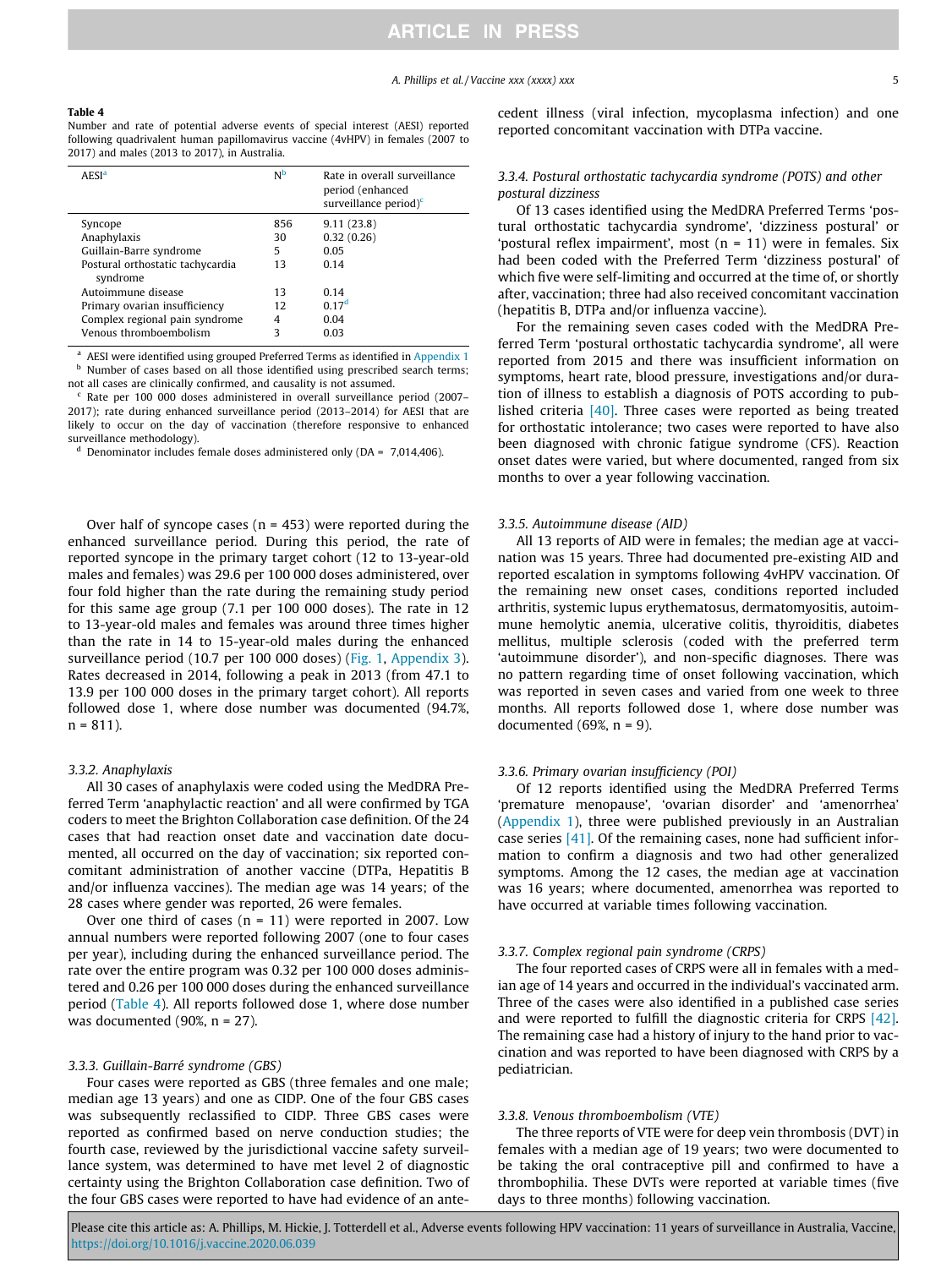6 A. Phillips et al. / Vaccine xxx (xxxx) xxx

## 4. Discussion

This review of 11 years of post-marketing vaccine safety surveillance data from Australia's spontaneous adverse event reporting system has provided valuable information on HPV vaccine safety, as well as identified novel insights in relation to syncope during the two-year period of enhanced surveillance implemented when males were included in the vaccination program. While the overall adverse event reporting rate (48.5 per 100 000 doses administered) was slightly higher than the rate of reporting of AE following 4vHPV to the US VAERS (32.7 per 100 000 doses distributed)  $\left[37\right]$ , this was impacted by higher reporting rates during the enhanced surveillance period. Excluding the enhanced surveillance period, the reporting rate (39.8 per 100 000 doses) among all funded primary and catch-up cohorts was similar to that of VAERS and is robust due to the use of denominator data obtained from the NHVPR on doses administered. In Australia in 2017, the number of 4vHPV AE reports in 7 to 17-year-olds (n = 277, 3 dose series) was similar to that recorded for other adolescent vaccines when taking into account scheduled doses (diphtheria-tetanus-pertussis containing vaccine [n = 173, single dose] and quadrivalent meningococcal vaccine  $[n = 83,$  single dose]), noting these vaccines are usually given concomitantly [\[43\].](#page-7-0)

Reporting rates for 4vHPV were maintained at slightly higher levels following the enhanced surveillance period which likely reflects continued improvements in the reporting system and the commensurate increased awareness of and reporting of AE, as has been seen for other NIP vaccines over time [\[43\].](#page-7-0) While the increase in reporting during the enhanced surveillance period may suggest underreporting at other times, the higher proportion of reports that were non-serious during enhanced surveillance, as a result of instructions to nurses to report simple syncope, is reassuring.

Syncope was notable as the adverse event detected at an increased rate during the period of enhanced, nurse-led schoolbased surveillance. For the composite outcome of 'syncope' (including the MedDRA preferred terms 'syncope', 'syncope vasovagal' and 'loss of consciousness'), nearly half of all reported cases occurred during the two-year enhanced surveillance period, and the rate was over four times higher among both females and males in the primary target cohort during this time, as compared with the periods of routine surveillance. Inclusion of data from this enhanced surveillance period likely explains why the overall rate of syncope in this study was nearly double the rate reported by VAERS in 2018 using the same Preferred Terms [\[37\]](#page-7-0).

Analysis of enhanced surveillance data also revealed that syncope was about three times as likely to occur in younger adolescents (aged 12 to 13 years) than in older males (14 to 15 years) as noted in a preliminary report by the TGA  $[33]$ . However, rates in 12 to 13 year old females were similar to that in males of the same age. Overall, this suggests an age-related relationship with this well-recognized immunization stress-related reaction, that has not previously been noted in population-level post marketing surveillance, to our knowledge.

This comprehensive data on syncope in both sexes of young adolescent vaccine recipients during the enhanced surveillance period allowed for a greater awareness of this condition among immunization program staff which ensured management protocols were in place to mitigate against syncope and prevent syncope-induced injury. The proportion of reports of syncope that were associated with a Preferred Term indicating injury was low in this study; similarly, the TGA review of the enhanced surveillance period identified very few syncopal episodes associated with injury or that had medical review, such that a decision was made not to request school-based reporting of simple syncopal events in the

second year of enhanced surveillance [\[33\].](#page-7-0) Syncope following vaccination may be preventable but can create concern among vaccine recipients and/or carers and lead to negative perceptions of vaccination. It is important that immunization providers are aware of the frequency at which this can occur, particularly in younger ado-lescents, to avoid unduly negative outcomes [\[44\].](#page-7-0)

The rate of anaphylaxis was higher in our study than the rate reported to VAERS (0.32 per 100 000 doses administered compared to 0.06 per 100 000 doses administered for VAERS) [\[37\]](#page-7-0), but was similar to previously reported rates from Australia (0.32 per 100 000) [\[45\]](#page-7-0), Canada (0.3 per 100 000) [\[46\]](#page-7-0) and Europe (0.22 per 100 000) [\[47\].](#page-7-0) There was likely to be high awareness and reporting of anaphylaxis following initial signal investigation early in the HPV vaccination program in Australia. In this context, it was considered possible that there was a reduced threshold for using adrenaline and that syncope cases were more likely to meet the Brighton Collaboration criteria for anaphylaxis where anaphylaxis code was based on the treatment given. The reporting rate for anaphylaxis was not elevated during the enhanced surveillance period, during which it was a specified condition, further supporting our impression that anaphylaxis is rare after HPV vaccination, occurring in fewer than 1 in 300,000 young adolescent 4vHPV vaccine recipients.

We selected a number of other AESI to analyze in detail. Notably, while many reports were not confirmed to meet diagnostic criteria for the various conditions, reporting rates were nonetheless low, and comparable to rates using similar surveillance methods [\[37\]](#page-7-0). Spontaneous reporting systems like the AEMS have specific characteristics, including incomplete and selective reporting, that mean it is almost never possible to conclusively determine causality for an individual case based on available data. The absence of detailed clinical data, despite requests initiated by the TGA, made it difficult to assess a causal relationship to vaccination for the reports in this study. Importantly, these conditions occur at a background rate in the population, irrespective of vaccination,  $[48]$ although data on local and age-specific prevalence and incidence is often not available.

Only four cases of GBS, two of which had documented infection prior to disease onset, were reported during the entire 11-year surveillance period. The incidence of acute flaccid paralysis in Australia (of which GBS is the diagnosis in almost half of cases) has been estimated to be 0.8 per 100 000 children less than 15 years of age [\[49\]](#page-8-0). An early possible signal for GBS following HPV vaccine was identified and investigated in the United States [\[10\]](#page-7-0) but was not confirmed in analyses of either VAERS [\[37\]](#page-7-0) or the Vaccine Safety Datalink (VSD) [\[16,26\]](#page-7-0). While a cohort study in France suggested an elevated hazard ratio for GBS in vaccinated versus unvaccinated females [\[9\]](#page-7-0), a UK self-controlled case series subsequently found no evidence of an increased risk in the 3 months following vaccination  $[12]$ , and a Canadian study did not identify any increased risk of GBS-related hospitalization in HPV-target cohorts [\[14\]](#page-7-0). Evidence from our analysis is consistent with these studies in suggesting no increase in GBS in association with the introduction of HPV vaccination.

AE identified using search criteria that may suggest POTS (a syndrome of orthostatic intolerance associated with increase in heart rate in the absence of orthostatic hypotension and with light-headedness, palpitations and weakness  $[40]$ ) were reported at a low rate in our study, similar to that from two analyses of US VAERS data (0.11 and 0.16 per 100 000 doses distributed, respectively) [\[37,50\]](#page-7-0). Although the prevalence of POTS in Australia is not well described, globally it is estimated to affect 0.2% of the population, supporting the observation of low rates in our cohort [40]. Many of the AE identified using our search strategy described simple postural dizziness on the day of vaccination; for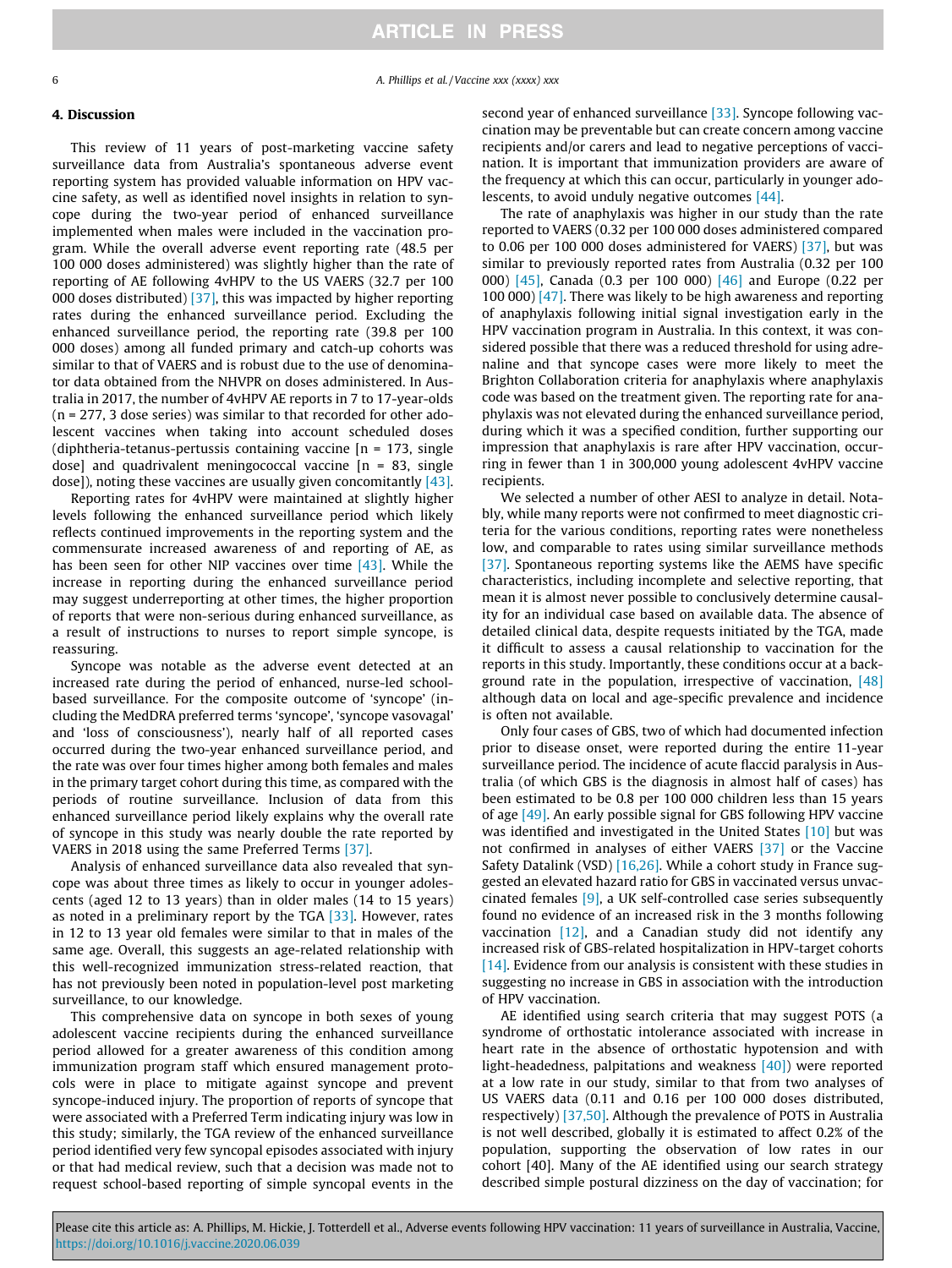those reported as POTS specifically, it was not possible to establish a diagnosis of POTS according to published criteria in any case. Similarly, in a recent study based on VAERS data, only 29.5% (n = 29) of reports (using the preferred terms that we also used in our study) met POTS diagnostic criteria, and a pre-existing medical condition was documented in 20 cases, including five cases of CFS [50].

While some published reports have suggested an association between POTS and HPV vaccination [\[7\]](#page-7-0), neither the World Health Organization's Global Advisory Committee on Vaccine Safety (GACVS) [\[51\]](#page-8-0) nor the American Autonomic Society found evidence to support a causal association [\[52\].](#page-8-0) POTS is a heterogenous condition that is prevalent in the same population that receives HPV vaccine (adolescents and females) and symptoms can overlap with other syndromes that occur in adolescence, such as fatigue syndromes [\[52\];](#page-8-0) no association between HPV vaccination and increased risk of fatigue syndromes has been identified in epidemiological studies [\[20,22\].](#page-7-0)

Most reports in our study were made after 2015 which may reflect the responsiveness of spontaneous reporting systems to media interest and public concern; clusters of non-specific symptoms attributed to POTS and CFS were reported in Denmark and increased following heightened media reporting in 2013 and 2015 [\[53\]](#page-8-0). Concern arising from causal attribution given to such temporal associations has led to declines in vaccine uptake in some countries  $[4,5]$ , resulting in lost opportunities to prevent high grade cervical lesions  $[3]$ , cervical and other cancers.

Of the other AESI examined, no vaccine safety signals were identified. Disease flare in individuals with pre-existing AID was reported in three cases; clinical trials did not identify any difference in the risk of disease flare between vaccinated and unvaccinated individuals with pre-existing AID [\[7\].](#page-7-0) New onset AID was reported rarely with no consistent pattern and variable syndromes reported; large, population-based studies have not demonstrated any increased risk of new-onset AID following 4vHPV [\[13,15\].](#page-7-0) The reported rate of POI was similarly low with lack of clinical and diagnostic data; a recent population-based epidemiological study found no significant risk of POI following 4vHPV (HR 0.30, 95% confidence interval 0.07 to 1.36) [\[24\]](#page-7-0) and in 2017, the GACVS stated that there was no evidence for a causal association between HPV vaccine and POI  $[51]$ . The rate of complex regional pain syndrome was similar to that reported from the US (0.28 per million doses distributed) [\[37\]](#page-7-0). The rate of VTE in our study, based on just 3 cases, was comparable to the rate reported to VAERS [\[37\];](#page-7-0) recent evidence [\[15,17\]](#page-7-0) has not supported any increased risk of VTE fol-lowing the early safety signal identified in VAERS data [\[11\]](#page-7-0).

While HPV vaccines are not recommended for use in pregnancy, data from spontaneous reporting systems as well as registries have not identified fetal loss or congenital anomalies above background rates or any concerning pattern of fetal loss following 4vHPV vaccine [\[7,36,54\]](#page-7-0); our study findings supports this conclusion. In 2017, the GACVS concluded that inadvertent administration of 4vHPV during pregnancy has not been shown to be associated with adverse outcomes [\[51\].](#page-8-0)

A limitation of our study was interpretation of the seriousness code for reported AE which, while included for completeness, is primarily used as a guide for sponsor reporting. Although multiple attempts are made to obtain additional information from the reporter, coding may not be based on review of detailed and verified clinical data in every case and may not capture all medically important events [\[55\].](#page-8-0) These limitations should be considered in interpreting the code and it should not be considered definitive of the seriousness of the event. Identification of potential AESI was limited by the search terms selected, which may not have captured all potentially relevant cases. Review of individual AESI was limited by the case details obtained by the TGA during investigation; despite multiple attempts, sufficient detail is not always obtained. Our study is also subject to the inherent limitations of spontaneous reporting systems, including incomplete and selective reporting. While essential for signal detection and hypothesis generation (which is undertaken prospectively by the TGA and may lead to regulatory action), spontaneous reporting systems do not allow comparison to rates in unvaccinated populations; epidemio-logical studies are required to explore a potential association [\[56\].](#page-8-0) Comparison with AE rates for other adolescent vaccines, also delivered in schools under the NIP, was limited as vaccines are often given concomitantly with 4vHPV. The use of national vaccine registry data as a denominator for doses administered may slightly underestimate total doses due to under-notification from predominantly catch up vaccination delivered by primary care practices, which may have modestly inflated rate estimates.

## 5. Conclusion

Over an 11-year period, reporting rates of AE following 4vHPV administration in Australia were consistent with data from similar surveillance systems internationally and did not reveal any new or concerning safety issues. However, during a period of enhanced surveillance implemented to monitor introduction of the vaccine to adolescent males in addition to females, syncope was noted to occur at a higher rate in younger adolescents than previously observed. AESI, except for syncope, were reported rarely following 4vHPV and no new or concerning patterns were identified. This comprehensive analysis further contributes to the large body of existing data affirming the safe post-marketing profile of 4vHPV vaccine in both males and females and the value and characteristics of long-term spontaneous reporting systems in monitoring vaccine safety.

## Funding source

PhD stipend funding (for AP) was provided by the National Health and Medical Research Council (NHMRC) and the Royal Australasian College of Physician (RACP). TS is supported by a Career Development Fellowship from the National Health and Medical Research Council (GNT1111657). The funding source had no role in the study design; collection, analysis and interpretation of data; writing of the report; or in the decision to submit the article for publication.

## Author contributions

All authors attest they meet the ICMJE criteria for authorship. AP, KM, TS, JB and AD contributed to the conception and design of the study; AD, RH and MH contributed to acquisition of data; AP, JT, RH and MH analyzed the data; all authors contributed to interpretation of data; AP drafted the manuscript; all authors revised the manuscript critically for important intellectual content and approved the final version.

#### Declaration of Competing Interest

Over three years ago, JB was an investigator on two investigatorinitiated HPV epidemiological studies that received partial unrestricted grants to support HPV typing components (cervical cancer typing study from Seqirus Australia, recurrent respiratory papillomatosis study from Merck) but has never received any personal financial benefits. The other authors declare that they have no known competing financial interests or personal relationships that could have appeared to influence the work reported in this paper.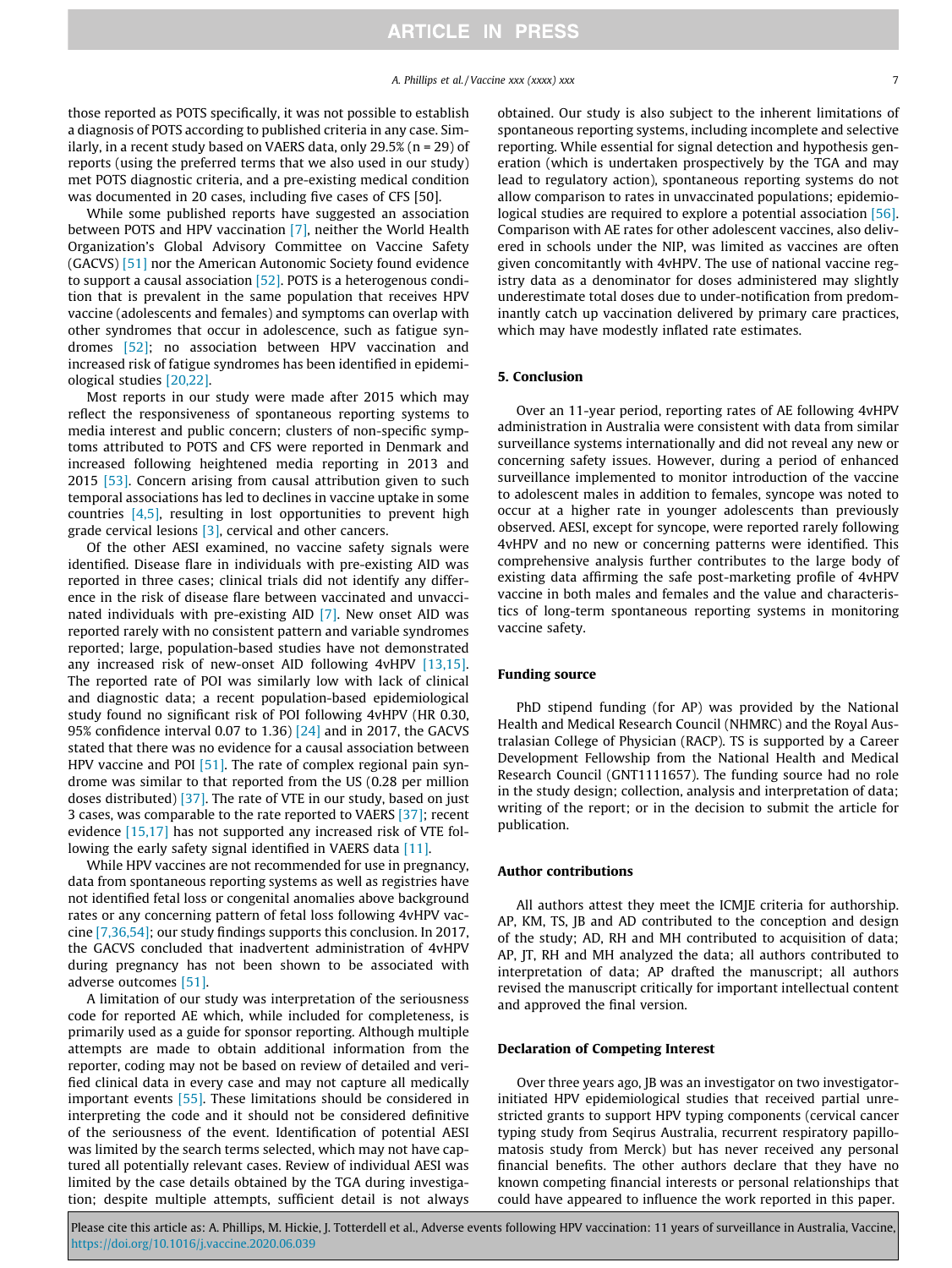<span id="page-7-0"></span>8 **8** A. Phillips et al. / Vaccine xxx (xxxx) xxx

## Acknowledgements

We thank Han Wang from the National Centre for Immunisation Research and Surveillance along with Karen Winch and Karen Peasley from the National HPV Vaccination Program Register for assistance with provision of data. The NHVPR was fully funded by the Australian Department of Health and operated by VCS Foundation.

## Appendix A. Supplementary data

Supplementary data to this article can be found online at <https://doi.org/10.1016/j.vaccine.2020.06.039>.

#### References

- [1] [Brotherton JM, Murray SL, Hall MA, Andrewartha LK, Banks CA, Meijer D, et al.](http://refhub.elsevier.com/S0264-410X(20)30825-2/h0005) [Human papillomavirus vaccine coverage among female Australian](http://refhub.elsevier.com/S0264-410X(20)30825-2/h0005) [adolescents: success of the school-based approach. Med J Aust](http://refhub.elsevier.com/S0264-410X(20)30825-2/h0005) [2013;199:614–7](http://refhub.elsevier.com/S0264-410X(20)30825-2/h0005).
- [2] Brotherton JML, Zuber PLF, Bloem PJN, Primary Prevention of HPV through [Vaccination: Update on the Current Global Status. Curr Obstet Gynecol Rep](http://refhub.elsevier.com/S0264-410X(20)30825-2/h0010)  $2016:5:210-24$
- [3] [Patel C, Brotherton JM, Pillsbury A, Jayasinghe S, Donovan B, Macartney K, et al.](http://refhub.elsevier.com/S0264-410X(20)30825-2/h0015) [The impact of 10 years of human papillomavirus \(HPV\) vaccination in](http://refhub.elsevier.com/S0264-410X(20)30825-2/h0015) [Australia: what additional disease burden will a nonavalent vaccine](http://refhub.elsevier.com/S0264-410X(20)30825-2/h0015) [prevent?. Euro Surveill 2018;23:1700737](http://refhub.elsevier.com/S0264-410X(20)30825-2/h0015).
- [4] [Larson H. The world must accept that the HPV vaccine is safe. Nature](http://refhub.elsevier.com/S0264-410X(20)30825-2/h0020) [2015;528:9.](http://refhub.elsevier.com/S0264-410X(20)30825-2/h0020)
- [5] [World Health Organisation. Global Advisory Committee on Vaccine Safety, 5–6](http://refhub.elsevier.com/S0264-410X(20)30825-2/h0025) [June 2019. Wkly Epidemiol Rec 2019;28:306–16.](http://refhub.elsevier.com/S0264-410X(20)30825-2/h0025)
- [6] National HPV Vaccination Program Register. Coverage Data. Victorian Cytology Service. <<http://www.hpvregister.org.au/research/coverage-data>>[Accessed: 14 September 2019].
- [7] [Phillips A, Patel C, Pillsbury A, Brotherton J, Macartney K. Safety of Human](http://refhub.elsevier.com/S0264-410X(20)30825-2/h0035) [Papillomavirus Vaccines: An Updated Review. Drug Saf 2018;41:329–46.](http://refhub.elsevier.com/S0264-410X(20)30825-2/h0035)
- [8] [Gee J, Weinbaum C, Sukumaran L, Markowitz LE. Quadrivalent HPV vaccine](http://refhub.elsevier.com/S0264-410X(20)30825-2/h0040) [safety review and safety monitoring plans for nine-valent HPV vaccine in the](http://refhub.elsevier.com/S0264-410X(20)30825-2/h0040) [United States. Hum Vaccin Immunother 2016;12:1406–17.](http://refhub.elsevier.com/S0264-410X(20)30825-2/h0040)
- [9] [Miranda S, Chaignot C, Collin C, Dray-Spira R, Weill A, Zureik M. Human](http://refhub.elsevier.com/S0264-410X(20)30825-2/h0045) [papillomavirus vaccination and risk of autoimmune diseases: A large cohort](http://refhub.elsevier.com/S0264-410X(20)30825-2/h0045) [study of over 2 million young girls in France. Vaccine 2017;35:4761–8](http://refhub.elsevier.com/S0264-410X(20)30825-2/h0045).
- [10] [Souayah N, Michas-Martin PA, Nasar A, Krivitskaya N, Yacoub HA, Khan H,](http://refhub.elsevier.com/S0264-410X(20)30825-2/h0050) [et al. Guillain-Barre syndrome after Gardasil vaccination: data from Vaccine](http://refhub.elsevier.com/S0264-410X(20)30825-2/h0050) [Adverse Event Reporting System 2006–2009. Vaccine 2011;29:886–9](http://refhub.elsevier.com/S0264-410X(20)30825-2/h0050).
- [11] [Slade BA, Leidel L, Vellozzi C, Woo EJ, Hua W, Sutherland A, et al. Postlicensure](http://refhub.elsevier.com/S0264-410X(20)30825-2/h0055) [Safety Surveillance for Quadrivalent Human Papillomavirus Recombinant](http://refhub.elsevier.com/S0264-410X(20)30825-2/h0055) [Vaccine. JAMA 2009;302:750–7](http://refhub.elsevier.com/S0264-410X(20)30825-2/h0055).
- [12] [Andrews N, Stowe J, Miller E. No increased risk of Guillain-Barre syndrome](http://refhub.elsevier.com/S0264-410X(20)30825-2/h0060) [after human papilloma virus vaccine: A self-controlled case-series study in](http://refhub.elsevier.com/S0264-410X(20)30825-2/h0060) [England. Vaccine 2017;35:1729–32](http://refhub.elsevier.com/S0264-410X(20)30825-2/h0060).
- [13] [Arnheim-Dahlstrom L, Pasternak B, Svanstrom H, Sparen P, Hviid A.](http://refhub.elsevier.com/S0264-410X(20)30825-2/h0065) [Autoimmune, neurological, and venous thromboembolic adverse events after](http://refhub.elsevier.com/S0264-410X(20)30825-2/h0065) [immunisation of adolescent girls with quadrivalent human papillomavirus](http://refhub.elsevier.com/S0264-410X(20)30825-2/h0065) [vaccine in Denmark and Sweden: cohort study. BMJ 2013;347:f5906.](http://refhub.elsevier.com/S0264-410X(20)30825-2/h0065)
- [14] [Deceuninck G, Sauvageau C, Gilca V, Boulianne N, De Serres G. Absence of](http://refhub.elsevier.com/S0264-410X(20)30825-2/h0070) [association between Guillain-Barre syndrome hospitalizations and HPV](http://refhub.elsevier.com/S0264-410X(20)30825-2/h0070)[vaccine. Expert Rev Vaccines 2018;17:99–102](http://refhub.elsevier.com/S0264-410X(20)30825-2/h0070).
- [15] [Frisch M, Besson A, Clemmensen KKB, Valentiner-Branth P, Molbak K, Hviid A.](http://refhub.elsevier.com/S0264-410X(20)30825-2/h0075) [Quadrivalent human papillomavirus vaccination in boys and risk of](http://refhub.elsevier.com/S0264-410X(20)30825-2/h0075) [autoimmune diseases, neurological diseases and venous thromboembolism.](http://refhub.elsevier.com/S0264-410X(20)30825-2/h0075) [Int J Epidemiol 2018;47:634–41](http://refhub.elsevier.com/S0264-410X(20)30825-2/h0075).
- [16] [Gee J, Sukumaran L, Weintraub E. Risk of Guillain-Barre Syndrome following](http://refhub.elsevier.com/S0264-410X(20)30825-2/h0080) [quadrivalent human papillomavirus vaccine in the Vaccine Safety Datalink.](http://refhub.elsevier.com/S0264-410X(20)30825-2/h0080) [Vaccine 2017;35:5756–8](http://refhub.elsevier.com/S0264-410X(20)30825-2/h0080).
- [17] [Naleway AL, Crane B, Smith N, Daley MF, Donahue J, Gee J, et al. Absence of](http://refhub.elsevier.com/S0264-410X(20)30825-2/h0085) [venous thromboembolism risk following quadrivalent human papillomavirus](http://refhub.elsevier.com/S0264-410X(20)30825-2/h0085) [vaccination, Vaccine Safety Datalink, 2008–2011. Vaccine 2016;34:167–71.](http://refhub.elsevier.com/S0264-410X(20)30825-2/h0085)
- [18] [Scheller NM, Pasternak B, Svanstrom H, Hviid A. Quadrivalent human](http://refhub.elsevier.com/S0264-410X(20)30825-2/h0090) [papillomavirus vaccine and the risk of venous thromboembolism. JAMA](http://refhub.elsevier.com/S0264-410X(20)30825-2/h0090) [2014;312:187–8.](http://refhub.elsevier.com/S0264-410X(20)30825-2/h0090)
- [19] [Yih WK, Greene SK, Zichittella L, Kulldorff M, Baker MA, de Jong JL, et al.](http://refhub.elsevier.com/S0264-410X(20)30825-2/h0095) [Evaluation of the risk of venous thromboembolism after quadrivalent human](http://refhub.elsevier.com/S0264-410X(20)30825-2/h0095) [papillomavirus vaccination among US females. Vaccine 2016;34:172–8.](http://refhub.elsevier.com/S0264-410X(20)30825-2/h0095)
- [20] [Donegan K, Beau-Lejdstrom R, King B, Seabroke S, Thomson A, Bryan P.](http://refhub.elsevier.com/S0264-410X(20)30825-2/h0100) [Bivalent human papillomavirus vaccine and the risk of fatigue syndromes in](http://refhub.elsevier.com/S0264-410X(20)30825-2/h0100) [girls in the UK. Vaccine 2013;31:4961–7.](http://refhub.elsevier.com/S0264-410X(20)30825-2/h0100)
- [21] European Medicines Agency. Assessment Report: Review under Article 20 of Regulation (EC) No 726/2004, Human papillomavirus (HPV) vaccines. London: 2015. [<http://www.ema.europa.eu/docs/en\\_GB/document\\_library/](http://www.ema.europa.eu/docs/en_GB/document_library/Referrals_document/HPV_vaccines_20/Opinion_provided_by_Committee_for_Medicinal_Products_for_Human_Use/WC500197129.pdf)

[Referrals\\_document/HPV\\_vaccines\\_20/Opinion\\_provided\\_by\\_Committee\\_for\\_](http://www.ema.europa.eu/docs/en_GB/document_library/Referrals_document/HPV_vaccines_20/Opinion_provided_by_Committee_for_Medicinal_Products_for_Human_Use/WC500197129.pdf) [Medicinal\\_Products\\_for\\_Human\\_Use/WC500197129.pdf](http://www.ema.europa.eu/docs/en_GB/document_library/Referrals_document/HPV_vaccines_20/Opinion_provided_by_Committee_for_Medicinal_Products_for_Human_Use/WC500197129.pdf)>.

- [22] [Feiring B, Laake I, Bakken IJ, Greve-Isdahl M, Wyller VB, Haberg SE, et al. HPV](http://refhub.elsevier.com/S0264-410X(20)30825-2/h0110) [vaccination and risk of chronic fatigue syndrome/myalgic encephalomyelitis:](http://refhub.elsevier.com/S0264-410X(20)30825-2/h0110) [A nationwide register-based study from Norway. Vaccine 2017;35:4203–12](http://refhub.elsevier.com/S0264-410X(20)30825-2/h0110).
- [23] [Global Advisory Committee on Vaccine safety. Statement on Safety of HPV](http://refhub.elsevier.com/S0264-410X(20)30825-2/h0115) [vaccines. Geneva: World Health Organisation; 2015.](http://refhub.elsevier.com/S0264-410X(20)30825-2/h0115)
- [24] [Naleway AL, Mittendorf KF, Irving SA, Henninger ML, Crane B, Smith N, et al.](http://refhub.elsevier.com/S0264-410X(20)30825-2/h0120) [Primary Ovarian Insufficiency and Adolescent Vaccination. Pediatrics](http://refhub.elsevier.com/S0264-410X(20)30825-2/h0120) [2018;142:e20180943](http://refhub.elsevier.com/S0264-410X(20)30825-2/h0120).
- [25] Committee to Review Adverse Effects of Vaccines Institute of Medicine. Adverse Effects of Vaccines: Evidence and Causality. Washington (DC): National Academies Press (US); 2011.
- [26] [Gee J, Naleway A, Shui I, Baggs J, Yin R, Li R, et al. Monitoring the safety of](http://refhub.elsevier.com/S0264-410X(20)30825-2/h0130) [quadrivalent human papillomavirus vaccine: findings from the Vaccine Safety](http://refhub.elsevier.com/S0264-410X(20)30825-2/h0130) [Datalink. Vaccine 2011;29:8279–84](http://refhub.elsevier.com/S0264-410X(20)30825-2/h0130).
- [27] World Health Organisation. Global manual on surveillance of adverse events following immunisation. Geneva: World Health Organisation; 2016 [<https://](https://www.who.int/vaccine_safety/publications/aefi_surveillance/en/) [www.who.int/vaccine\\_safety/publications/aefi\\_surveillance/en/](https://www.who.int/vaccine_safety/publications/aefi_surveillance/en/)>.
- [28] [Brotherton JML, Gold MS, Kemp AS, McIntyre PB, Burgess MA, Campbell-Lloyd](http://refhub.elsevier.com/S0264-410X(20)30825-2/h0140) [S, et al. Anaphylaxis following quadrivalent human papillomavirus](http://refhub.elsevier.com/S0264-410X(20)30825-2/h0140) [vaccination. CMAJ 2008;179:525–33](http://refhub.elsevier.com/S0264-410X(20)30825-2/h0140).
- [29] [Sutton I, Lahoria R, Tan I, Clouston P, Barnett M. CNS demyelination and](http://refhub.elsevier.com/S0264-410X(20)30825-2/h0145) [quadrivalent HPV vaccination. Mult Scler 2009;15:116–9](http://refhub.elsevier.com/S0264-410X(20)30825-2/h0145).
- [30] Therapeutic Goods Administration. Gardasil (human papillomavirus vaccine). Australian Government Department of Health. <[https://www.tga.gov.au/](https://www.tga.gov.au/alert/gardasil-human-papillomavirus-vaccine) [alert/gardasil-human-papillomavirus-vaccine](https://www.tga.gov.au/alert/gardasil-human-papillomavirus-vaccine)>[Accessed: 14 September 2019].
- [31] [Buttery JP, Madin S, Crawford NW, Elia S, La Vincente S, Hanieh S, et al. Mass](http://refhub.elsevier.com/S0264-410X(20)30825-2/h0155) [psychogenic response to human papillomavirus vaccination. Med J Aust](http://refhub.elsevier.com/S0264-410X(20)30825-2/h0155) [2008;189:261–2.](http://refhub.elsevier.com/S0264-410X(20)30825-2/h0155)
- [32] [Crawford NW, Clothier HJ, Elia S, Lazzaro T, Royle J, Buttery JP. Syncope and](http://refhub.elsevier.com/S0264-410X(20)30825-2/h0160) [seizures following human papillomavirus vaccination: a retrospective case](http://refhub.elsevier.com/S0264-410X(20)30825-2/h0160) [series. Med J Aust 2011;194:16–8](http://refhub.elsevier.com/S0264-410X(20)30825-2/h0160).
- [33] Therapeutic Goods Administration. Enhanced school-based surveillance of acute adverse events following immunisation with human papillomavirus vaccine in males and females, 2013. Canberra: Australian Government Department of Health; 2015.<[https://www.tga.gov.au/enhanced-school](https://www.tga.gov.au/enhanced-school-based-surveillance-acute-adverse-events-following-immunisation-human-papillomavirus-vaccine-males-and-females-2013)[based-surveillance-acute-adverse-events-following-immunisation-human](https://www.tga.gov.au/enhanced-school-based-surveillance-acute-adverse-events-following-immunisation-human-papillomavirus-vaccine-males-and-females-2013)[papillomavirus-vaccine-males-and-females-2013](https://www.tga.gov.au/enhanced-school-based-surveillance-acute-adverse-events-following-immunisation-human-papillomavirus-vaccine-males-and-females-2013)>.
- [34] National Centre for Immunisation Research and Surveillance. Vaccine Safety.<br>NGIRS. <http://www.ncirs.org.au/health-professionals/vaccine-safety> NCIRS. <<http://www.ncirs.org.au/health-professionals/vaccine-safety>> [Accessed: 12 January 2020].
- [35] [Brown EG, Wood L, Wood S. The medical dictionary for regulatory activities](http://refhub.elsevier.com/S0264-410X(20)30825-2/h0175) [\(MedDRA\). Drug Saf 1999;20:109–17.](http://refhub.elsevier.com/S0264-410X(20)30825-2/h0175)
- [36] [Moro PL, Zheteyeva Y, Lewis P, Shi J, Yue X, Museru OI, et al. Safety of](http://refhub.elsevier.com/S0264-410X(20)30825-2/h0180) [quadrivalent human papillomavirus vaccine \(Gardasil\) in pregnancy: adverse](http://refhub.elsevier.com/S0264-410X(20)30825-2/h0180) [events among non-manufacturer reports in the Vaccine Adverse Event](http://refhub.elsevier.com/S0264-410X(20)30825-2/h0180) [Reporting System, 2006–2013. Vaccine 2015;33:519–22](http://refhub.elsevier.com/S0264-410X(20)30825-2/h0180).
- [37] [Arana JE, Harrington T, Cano M, Lewis P, Mba-Jonas A, Rongxia L, et al. Post](http://refhub.elsevier.com/S0264-410X(20)30825-2/h0185)[licensure safety monitoring of quadrivalent human papillomavirus vaccine in](http://refhub.elsevier.com/S0264-410X(20)30825-2/h0185) [the Vaccine Adverse Event Reporting System \(VAERS\), 2009–2015. Vaccine](http://refhub.elsevier.com/S0264-410X(20)30825-2/h0185) [2018;36:1781–8.](http://refhub.elsevier.com/S0264-410X(20)30825-2/h0185)
- [38] [Odaka M, Yuki N, Hirata K. Patients with chronic inflammatory demyelinating](http://refhub.elsevier.com/S0264-410X(20)30825-2/h0190) [polyneuropathy initially diagnosed as Guillain-Barre syndrome. J Neurol](http://refhub.elsevier.com/S0264-410X(20)30825-2/h0190) [2003;250:913–6.](http://refhub.elsevier.com/S0264-410X(20)30825-2/h0190)
- [39] [Ruggeberg JU, Gold MS, Bayas JM, Blum MD, Bonhoeffer J, Friedlander S, et al.](http://refhub.elsevier.com/S0264-410X(20)30825-2/h0195) [Anaphylaxis: case definition and guidelines for data collection, analysis, and](http://refhub.elsevier.com/S0264-410X(20)30825-2/h0195) [presentation of immunization safety data. Vaccine 2007;25:5675–84](http://refhub.elsevier.com/S0264-410X(20)30825-2/h0195).
- [40] [Sheldon RS, Grubb 2nd BP, Olshansky B, Shen WK, Calkins H, Brignole M, et al.](http://refhub.elsevier.com/S0264-410X(20)30825-2/h0200) [2015 heart rhythm society expert consensus statement on the diagnosis and](http://refhub.elsevier.com/S0264-410X(20)30825-2/h0200) [treatment of postural tachycardia syndrome, inappropriate sinus tachycardia,](http://refhub.elsevier.com/S0264-410X(20)30825-2/h0200) [and vasovagal syncope. Heart Rhythm 2015;12:e41–63.](http://refhub.elsevier.com/S0264-410X(20)30825-2/h0200)
- [41] [Little DT, Ward HRG. Adolescent Premature Ovarian Insufficiency Following](http://refhub.elsevier.com/S0264-410X(20)30825-2/h0205) [Human Papillomavirus Vaccination: A Case Series Seen in General Practice. J](http://refhub.elsevier.com/S0264-410X(20)30825-2/h0205) [Investig Med High Impact Case Rep 2014;2. 2324709614556129-](http://refhub.elsevier.com/S0264-410X(20)30825-2/h0205)
- [42] [Richards S, Chalkiadis G, Lakshman R, Buttery JP, Crawford NW. Complex](http://refhub.elsevier.com/S0264-410X(20)30825-2/h0210) [regional pain syndrome following immunisation. Arch Dis Child](http://refhub.elsevier.com/S0264-410X(20)30825-2/h0210) [2012;97:913–5.](http://refhub.elsevier.com/S0264-410X(20)30825-2/h0210)
- [43] [Dey A, Wang H, Quinn H, Hiam R, Wood N, Beard F, et al. Surveillance of](http://refhub.elsevier.com/S0264-410X(20)30825-2/h0215) [adverse events following immunisation in Australia annual report, 2017.](http://refhub.elsevier.com/S0264-410X(20)30825-2/h0215) [Commun Dis Intell 2019;43.](http://refhub.elsevier.com/S0264-410X(20)30825-2/h0215)
- [44] [Kuntz JL, Firemark A, Schneider J, Henninger M, Bok K, Naleway A.](http://refhub.elsevier.com/S0264-410X(20)30825-2/h0220) [Development of an Intervention to Reduce Pain and Prevent Syncope Related](http://refhub.elsevier.com/S0264-410X(20)30825-2/h0220) [to Adolescent Vaccination. Perm J 2019;23:17–136](http://refhub.elsevier.com/S0264-410X(20)30825-2/h0220).
- [45] [Cheng DR, Perrett KP, Choo S, Danchin M, Buttery JP, Crawford NW. Pediatric](http://refhub.elsevier.com/S0264-410X(20)30825-2/h0225) [anaphylactic adverse events following immunization in Victoria, Australia](http://refhub.elsevier.com/S0264-410X(20)30825-2/h0225) [from 2007 to 2013. Vaccine 2015;33:1602–7](http://refhub.elsevier.com/S0264-410X(20)30825-2/h0225).
- [46] [Harris T, Williams DM, Fediurek J, Scott T, Deeks SL. Adverse events following](http://refhub.elsevier.com/S0264-410X(20)30825-2/h0230) [immunization in Ontario's female school-based HPV program. Vaccine](http://refhub.elsevier.com/S0264-410X(20)30825-2/h0230) [2014;32:1061–6.](http://refhub.elsevier.com/S0264-410X(20)30825-2/h0230)
- [47] [Oberle D, Pavel J, Rieck T, Weichert S, Schroten H, Keller-Stanislawski B, et al.](http://refhub.elsevier.com/S0264-410X(20)30825-2/h0235) [Anaphylaxis After Immunization of Children and Adolescents in Germany.](http://refhub.elsevier.com/S0264-410X(20)30825-2/h0235) [Pediatr Infect Dis J 2016;35:535–41.](http://refhub.elsevier.com/S0264-410X(20)30825-2/h0235)
- [48] [Siegrist C-A. Autoimmune diseases after adolescent or adult immunization:](http://refhub.elsevier.com/S0264-410X(20)30825-2/h0240) [what should we expect?. CMAJ 2007;177:1352–4](http://refhub.elsevier.com/S0264-410X(20)30825-2/h0240).